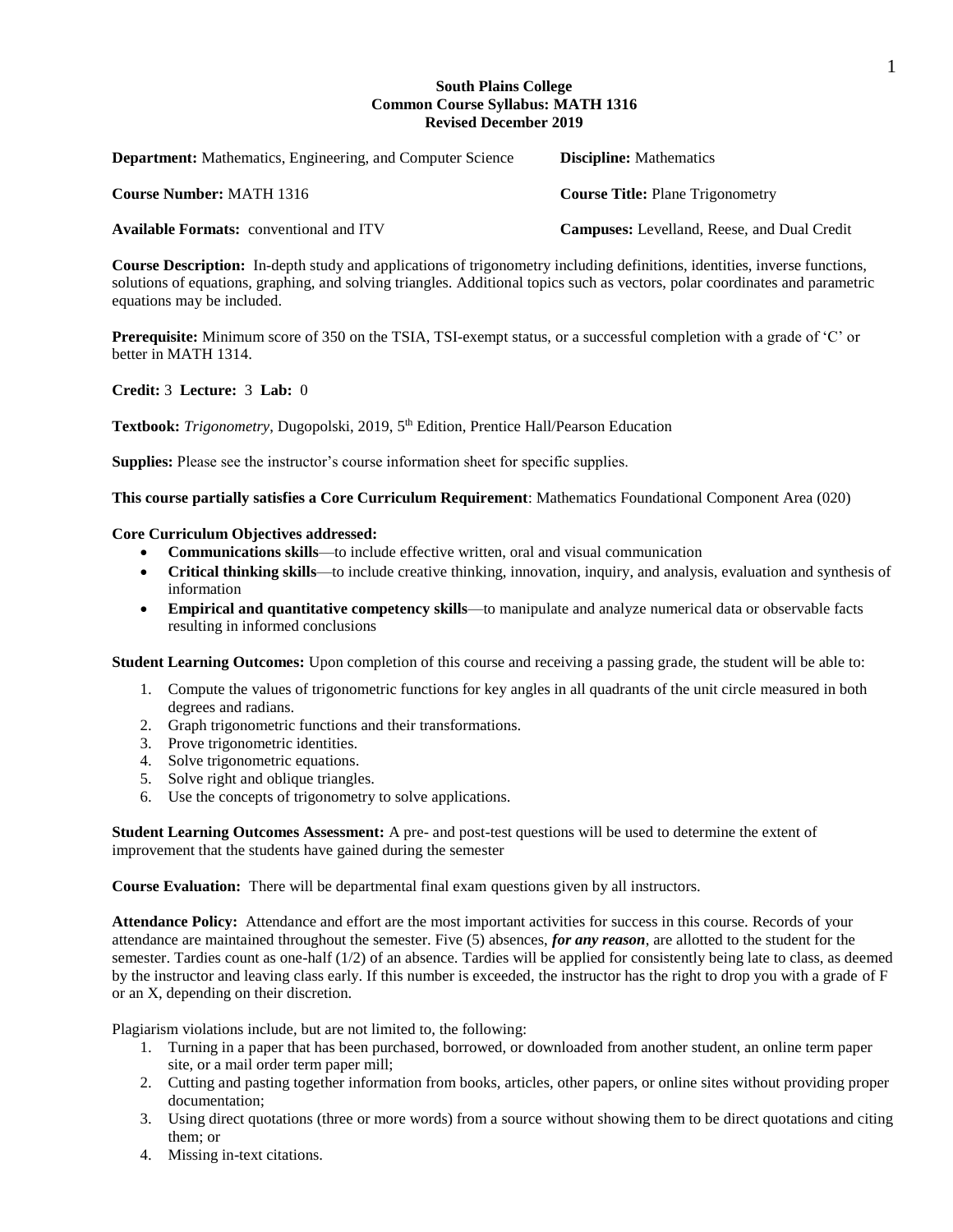Cheating violations include, but are not limited to, the following:

- 1. Obtaining an examination by stealing or collusion;
- 2. Discovering the content of an examination before it is given;
- 3. Using an unauthorized source of information (notes, textbook, text messaging, internet, apps) during an examination, quiz, or homework assignment;
- 4. Entering an office or building to obtain an unfair advantage;
- 5. Taking an examination for another;
- 6. Altering grade records;
- 7. Copying another's work during an examination or on a homework assignment;
- 8. Rewriting another student's work in Peer Editing so that the writing is no longer the original student's;
- 9. Taking pictures of a test, test answers, or someone else's paper.

**Student Code of Conduct Policy**: Any successful learning experience requires mutual respect on the part of the student and the instructor. Neither instructor nor student should be subject to others' behavior that is rude, disruptive, intimidating, aggressive, or demeaning**.** Student conduct that disrupts the learning process or is deemed disrespectful or threatening shall not be tolerated and may lead to disciplinary action and/or removal from class.

**Diversity Statement:** In this class, the teacher will establish and support an environment that values and nurtures individual and group differences and encourages engagement and interaction. Understanding and respecting multiple experiences and perspectives will serve to challenge and stimulate all of us to learn about others, about the larger world and about ourselves. By promoting diversity and intellectual exchange, we will not only mirror society as it is, but also model society as it should and can be.

**Disability Statement:** Students with disabilities, including but not limited to physical, psychiatric, or learning disabilities, who wish to request accommodations in this class should notify the Disability Services Office early in the semester so that the appropriate arrangements may be made. In accordance with federal law, a student requesting accommodations must provide acceptable documentation of his/her disability to the Disability Services Office. For more information, call or visit the Disability Services Office at Levelland (Student Health & Wellness Office) 806-716-2577, Reese Center (Building 8) 806-716-4675, or Plainview Center (Main Office) 806-716-4302 or 806-296-9611.

**Nondiscrimination Policy:** South Plains College does not discriminate on the basis of race, color, national origin, sex, disability or age in its programs and activities. The following person has been designated to handle inquiries regarding the non-discrimination policies: Vice President for Student Affairs, South Plains College, 1401 College Avenue, Box 5, Levelland, TX 79336. Phone number 806-716-2360.

**Title IX Pregnancy Accommodations Statement:** If you are pregnant, or have given birth within six months, Under Title IX you have a right to reasonable accommodations to help continue your education. To [activate](http://www.southplainscollege.edu/employees/manualshandbooks/facultyhandbook/sec4.php) accommodations you must submit a Title IX pregnancy accommodations request, along with specific medical documentation, to the Director of Health and Wellness. Once approved, notification will be sent to the student and instructors. It is the student's responsibility to work with the instructor to arrange accommodations. Contact the Director of Health and Wellness at 806-716-2362 or [email](http://www.southplainscollege.edu/employees/manualshandbooks/facultyhandbook/sec4.php) [cgilster@southplainscollege.edu](mailto:cgilster@southplainscollege.edu) for assistance.

**Campus Concealed Carry**: Texas Senate Bill - 11 (Government Code 411.2031, et al.) authorizes the carrying of a concealed handgun in South Plains College buildings only by persons who have been issued and are in possession of a Texas License to Carry a Handgun. Qualified law enforcement officers or those who are otherwise authorized to carry a concealed handgun in the State of Texas are also permitted to do so. Pursuant to Penal Code (PC) 46.035 and South Plains College policy, license holders may not carry a concealed handgun in restricted locations. For a list of locations and Frequently Asked Questions, please refer to the Campus Carry page at: <http://www.southplainscollege.edu/campuscarry.php> Pursuant to PC 46.035, the open carrying of handguns is prohibited on all South Plains College campuses. Report violations to the College Police Department at 806-716-2396 or 9-1-1.

**SPC Bookstore Price Match Guarantee Policy:** If you find a lower price on a textbook, the South Plains College bookstore will match that price. The difference will be given to the student on a bookstore gift certificate! The gift certificate can be spent on anything in the store.

If students have already purchased textbooks and then find a better price later, the South Plains College bookstore will price match through the first week of the semester. The student must have a copy of the receipt and the book has to be in stock at the competition at the time of the price match.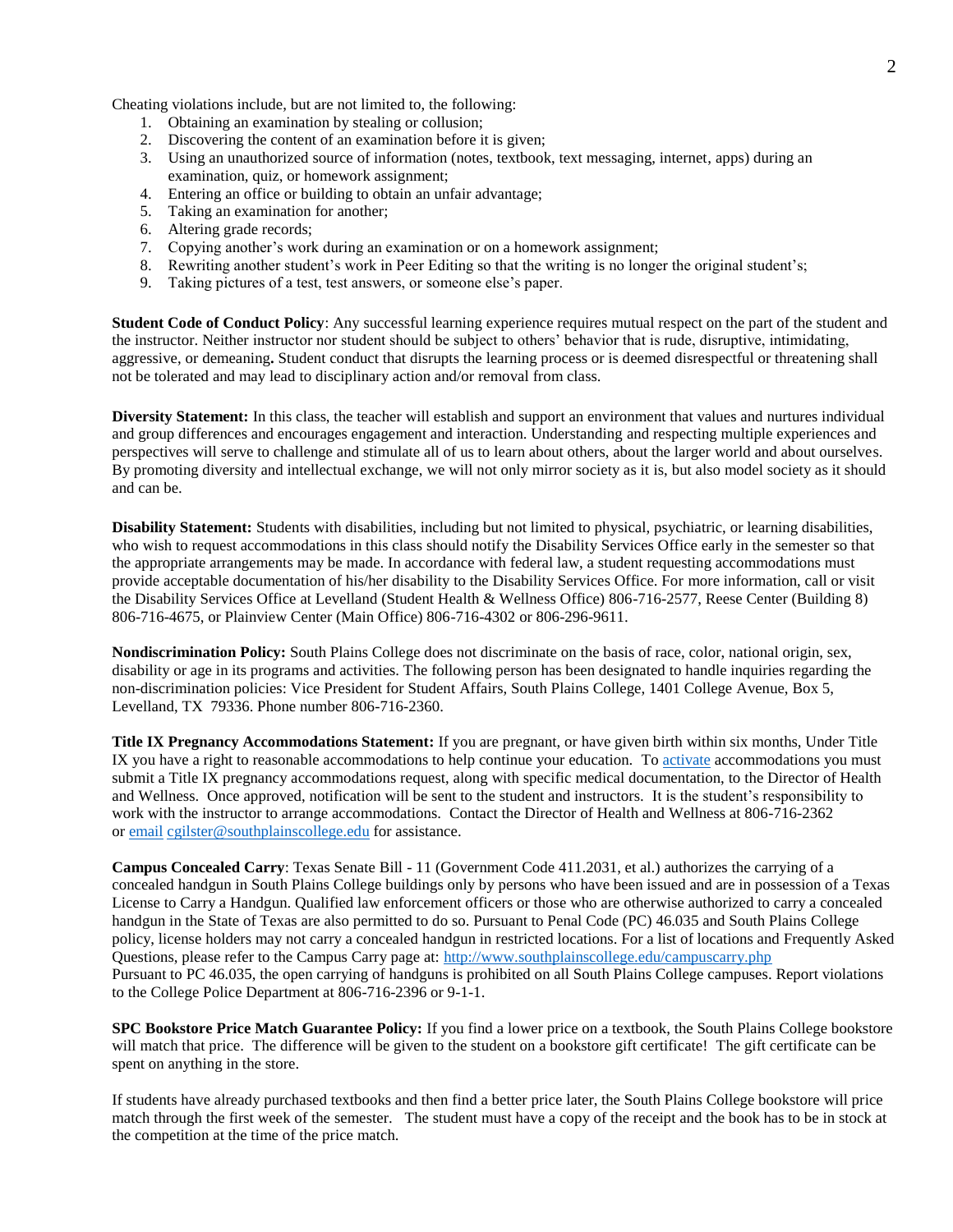The South Plains College bookstore will happily price match BN.com & books on Amazon noted as *ships from and sold by Amazon.com*. Online marketplaces such as *Other Sellers* on Amazon, Amazon's Warehouse Deals, *fulfilled by* Amazon, BN.com Marketplace, and peer-to-peer pricing are not eligible. They will price match the exact textbook, in the same edition and format, including all accompanying materials, like workbooks and CDs.

A textbook is only eligible for price match if it is in stock on a competitor's website at time of the price match request. Additional membership discounts and offers cannot be applied to the student's refund.

Price matching is only available on in-store purchases. Digital books, access codes sold via publisher sites, rentals and special orders are not eligible. Only one price match per title per customer is allowed.

Note: The instructor reserves the right to modify the course syllabus and policies, as well as notify students of any changes, at any point during the semester.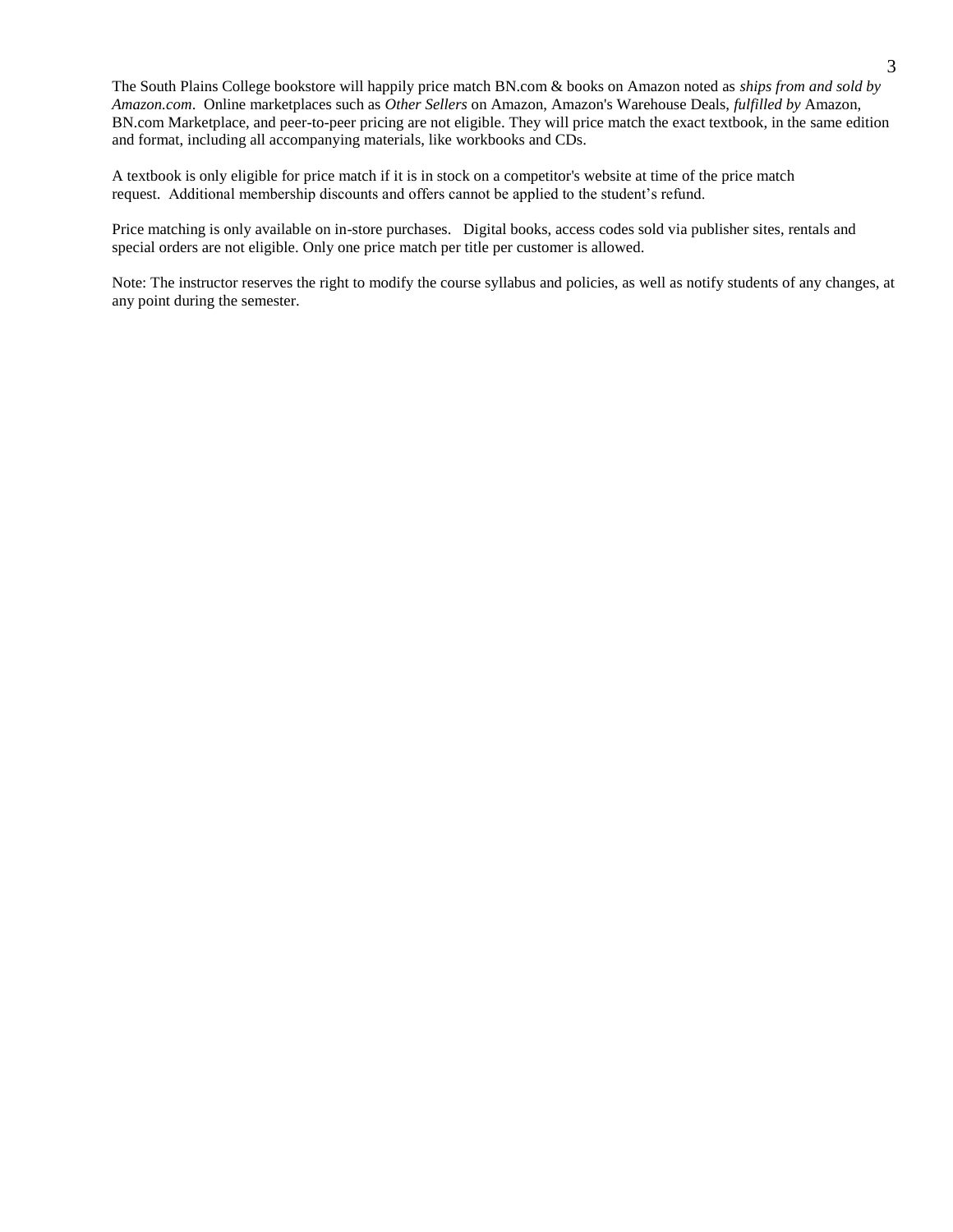#### **Math 1316.002 Trigonometry TR 8:00 – 9:15 Math 123 Spring 2020**

**Instructor:** Mrs. Jennifer K Bartlett **Email:** *ikbartlett@southplainscollege.edu* **Office:** Levelland Campus, Math 113 **Office Hours:** MW 8:30-10:00, TR 9:15-10:00 **Office Phone:** 806-716-2664 **F** 8:30-12:00, or by appointment

#### **Course Materials:**

- Textbook: *Trigonometry*, by Dugopolski, 5<sup>th</sup> Edition, Pearson Education ISBN-13:978-0-13-5207338.
- Calculator: You may use a plain scientific calculator on some homework, quizzes, and exams. You may NOT use a graphing calculator or a calculator on a cell phone on any of the quizzes, exams, or the final exam. You are required to bring your calculator to EVERY class.
- $\bullet$  You will need a 3-ring binder (1.5 inch), 4 dividers (Notes, Homework, Quizzes & Labs, Reviews & Exams), notebook paper, graph paper, hole punch, stapler, pencils, and erasers.

**Homework:** Homework will be assigned at each class meeting. The homework is not a tool by which I torture you, but rather an opportunity for you to practice the skills presented in class which you will be responsible to demonstrate on a quiz the following class period. If you are interested in passing the class, you will need to do well on the quizzes. To do well on the quizzes, you will need to complete the homework. No late assignments will be accepted. You should show all work when doing homework. Simply writing the problem and the answer is not "doing homework." Using a solutions manual or an app that shows you the steps, and copying them down is NOT "doing homework." Remember your effort is key to your success. You have to focus your effort on being able to complete the problems on a quiz/exam without any outside resources. You are responsible for the following homework requirements. Any homework that does not follow the homework requirements will be recorded as a grade of a zero.

Homework Requirements:

- 1) It must be turned in at the beginning of the class period. Late homework will not be accepted. Late is defined to be: anything turned in after the start of the class period.
- 2) Homework must be written in pencil on white  $8.5 \times 11$  inch paper. It must be neat and legible. I will be the judge as to what is neat. Just because you can read it doesn't mean that I can interpret it. Only memorization work done on the assignment cover sheet will be graded. All other work must be done on your own paper. The assignment sheet should be stapled to the front of your homework assignment.
- 3) If you have more than one page to turn in, the pages must be stapled together. Multiple pages that are not stapled or held together by a paperclip, folded corner, spit, gum, etc. will not be accepted and be recorded with a grade of zero. You must staple multiple pages together.
- 4) Homework must be presented in an orderly manner with the problem running in a single or double column down the page. No more than double column work will be graded.
- 5) All final answers must be circled to receive credit. Any algebraic answer not circled or "boxed" in will not be graded. Pictures/graphs do not need to be circled or boxed.

**Notebook:** You will be required to keep all class materials (notes, handouts, homework, quizzes, exams, etc.) organized in a notebook (3-ring binder). These materials are subject to be turned in for grading at any time. Please make certain all materials accompany you to each class meeting. The notebook will have 4 dividers labeled the following: Notes, Homework & Labs, Quizzes, and Reviews & Exams. You will keep the corresponding material under the matching divider.

**Quizzes:** Short, in-class quizzes that will be given regularly will have problems selected from, or closely related to, your homework. Most, if not all, quizzes will be pop-quizzes so you will need to be prepared every class period. Students arriving late may be denied the chance to take a quiz, if there is one that day. Quizzes must be taken in pencil.

**Exams:** Exams must be taken in pencil. Student my not leave the examination room for any reason without turning in their exam for grading. The tentative exam dates are as follows on the course schedule below.

**Final:** The comprehensive final will be given on  $\frac{Tuesday}{May5}$  from  $8:00 - 10:00$  as directed by the official South Plains College Schedule. No make-up final will be given. The final will cover all material covered in-class.

**Make-up:** Make-up work is given at the discretion of the instructor. NO make-up quizzes or tests are given without prior notification AND proper documentation. If are absent from class, have given prior notification and proper documentation of your absence, you MUST make arrangements to take the quiz or test BEFORE the next class period. Students who do not take quizzes or exams in-class, early or late, forfeit the right to attempt any extra credit on that quiz or exam.

#### **Grading Policy: Grading Scale:**

| Daily Work (HW, quizzes, labs, etc.) | 16%                          | $90 - 100\%$ | A |
|--------------------------------------|------------------------------|--------------|---|
| Exams (4 total)                      | 16\% each (total of $64\%$ ) | 80-89%       | B |
| Comprehensive Final                  | 20%                          | 70-79%       |   |
|                                      |                              | 60-69%       |   |

This course and its grade will be recorded on your official transcript. Below 60% F Grades will be posted on Blackboard during the semester usually after exams.